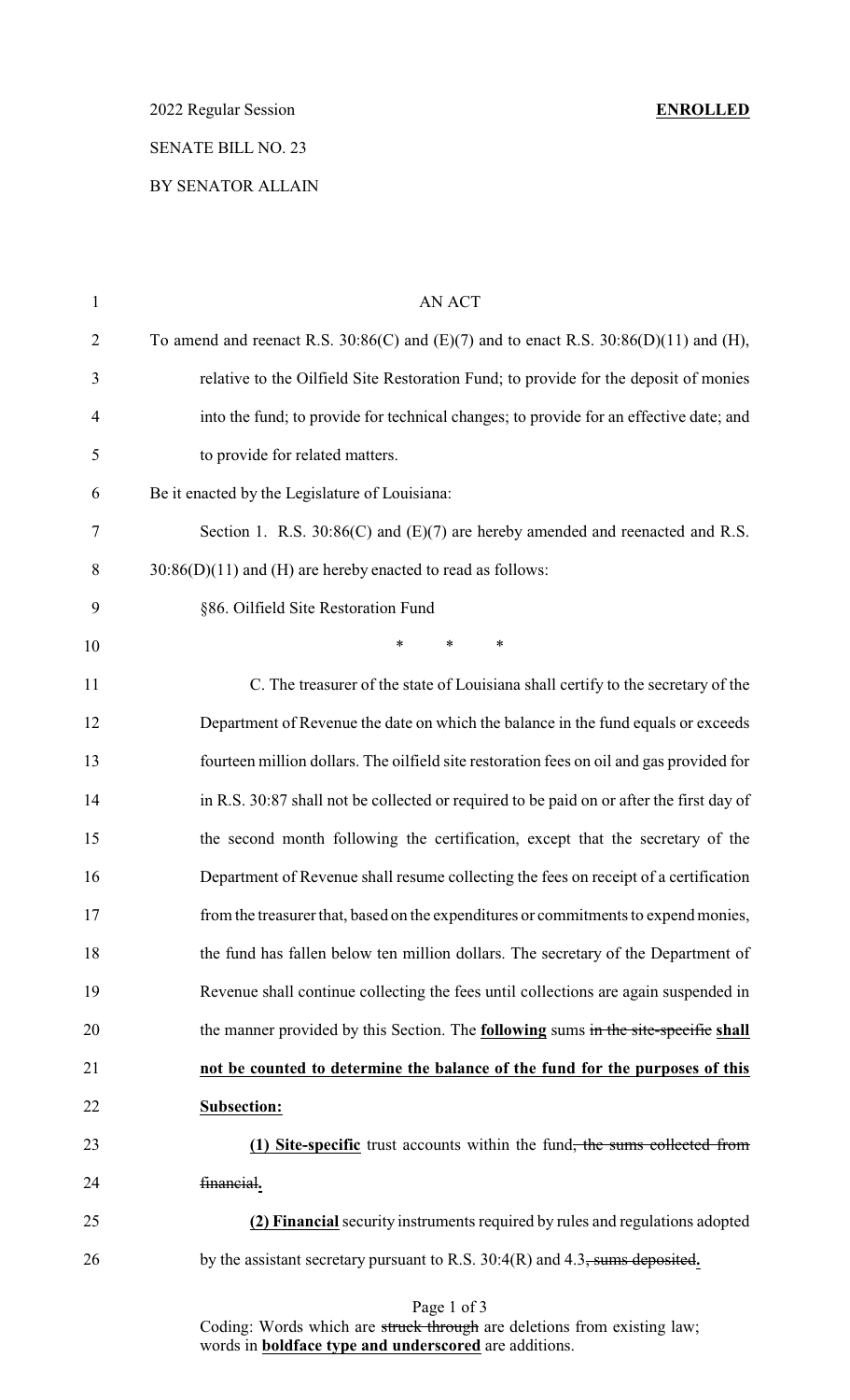### **SB NO. 23 ENROLLED**

| $\mathbf{1}$   | (3) Deposits pursuant to Paragraph Paragraphs $(D)(9)$ , $(10)$ , or $(11)$ of this               |
|----------------|---------------------------------------------------------------------------------------------------|
| $\overline{2}$ | Section <del>, any sums deposited from federal appropriations, or any federal grant</del>         |
| 3              | program established by the United States Congress for the purpose of restoring                    |
| 4              | orphan oilfield sites, and sums.                                                                  |
| 5              | (4) Monies generated from the issuance of bonds pursuant to R.S. 30:83.1                          |
| 6              | shall not be counted to determine the balance of the fund for the purposes of this                |
| 7              | Subsection.                                                                                       |
| 8              | D. The following monies shall be placed into the Oilfield Site Restoration                        |
| 9              | Fund:                                                                                             |
| 10             | $\ast$<br>$\ast$<br>∗                                                                             |
| 11             | (11) Any other source of funding for which restoring orphan oilfield sites                        |
| 12             | is an allowable use, as determined by the Joint Legislative Committee on the                      |
| 13             | Budget.                                                                                           |
| 14             | E. Except as otherwise provided in this Section, the monies in the fund may                       |
| 15             | be disbursed and expended pursuant to the authority and direction of the secretary                |
| 16             | or assistant secretary for the following purposes and uses:                                       |
| 17             | $*$ and $*$<br>$*$ and $*$<br>∗                                                                   |
| 18             | (7) Except for the costs of administration of this Part by the Department of                      |
| 19             | Natural Resources not exceeding five percent of the limitations set by the United                 |
| 20             | States Congress or administering federal agency for the federal funds                             |
| 21             | appropriated or granted, the monies deposited into the fund pursuant to Paragraph                 |
| 22             | <b>Paragraphs</b> $(D)(9)$ , $(10)$ , and $(11)$ of this Section, any other monics deposited from |
| 23             | federal appropriations, or from federal grant programs authorized by the United                   |
| 24             | States Congress for the purpose of restoring orphan oilfield sites, shall be used only            |
| 25             | for the purposes of assessing and restoring orphan oilfield sites. Notwithstanding any            |
| 26             | other requirements in this Part, such monies may be expended by the secretary                     |
| 27             | through a contract entered into under any competitive process authorized by Title 38              |
| 28             | or 39 of the Louisiana Revised Statutes of 1950. The contract may be awarded to any               |
| 29             | qualified party regardless as to whether or not such the party has been approved to               |
| 30             | be on the is on the approved list of contractors acceptable to conduct site                       |

Page 2 of 3

Coding: Words which are struck through are deletions from existing law; words in **boldface type and underscored** are additions.